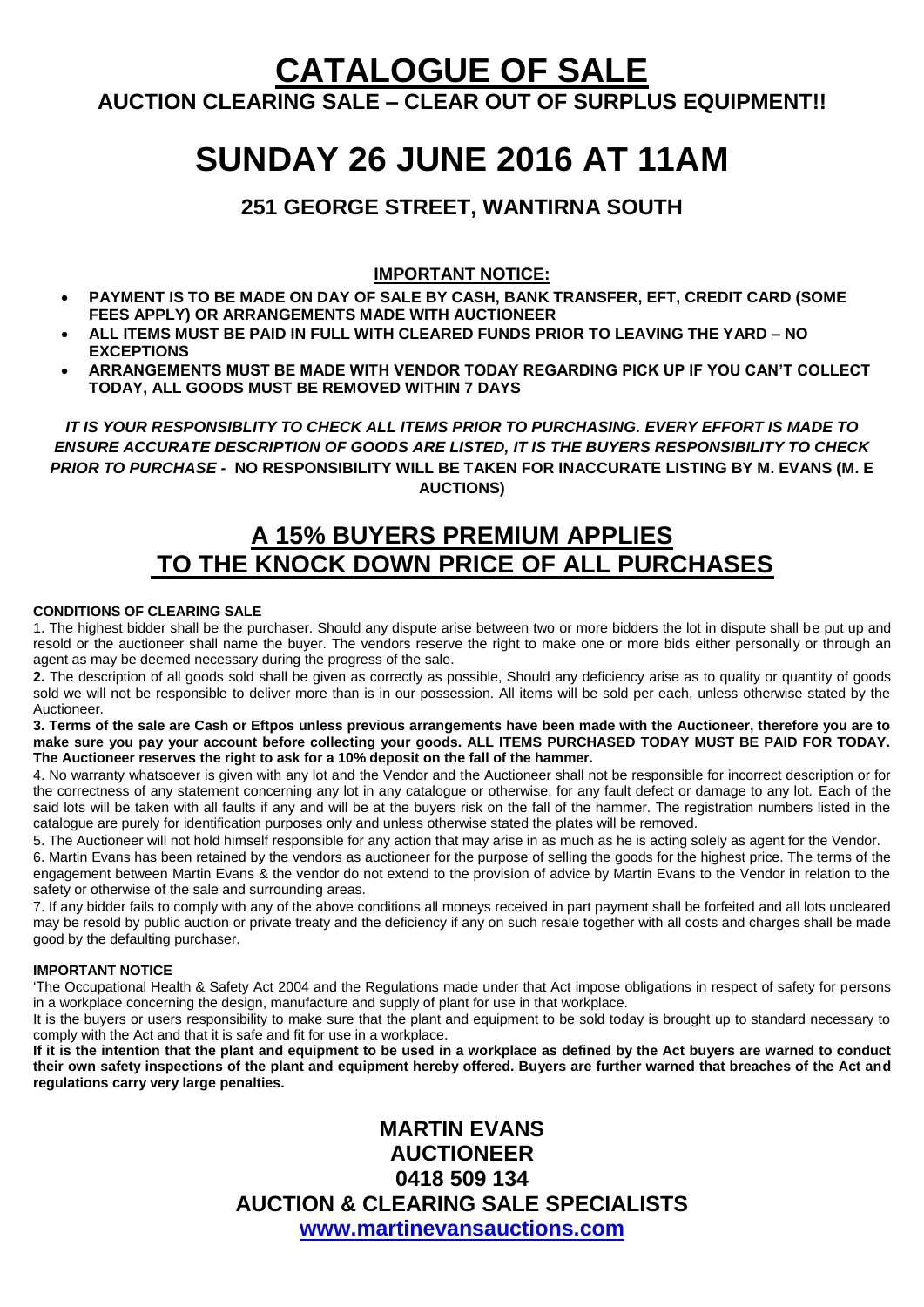# **UPCOMING SALES –** *Visit our Website for More Information & Photos...*

### **AUCTION CLEARING SALE SUNDAY 10 JULY at 10am (Gates open at 8.30am) WEST HEIDELBERG VIC 3081**

# **SAVE THE DATE - MORE INFO TO COME SHORTLY**

**AUCTION CLEARING SALE SUNDAY 24 JULY at 10am (Gates open at 8.30am) ALTONA NORTH VIC 3025**

## **SAVE THE DATE - MORE INFO TO COME SHORTLY**

## **THIS WILL BE BIG - DON'T MISS IT!!!**

Visit our website, like us on face book or subscribe online for updates! MORE AUCTIONS ARE COMING IN, DETAILS ARE BEING FINALISED SO PLEASE LIKE US ON FACEBOOK, SUBSCRIBE TO OUR MAILING LIST AND KEEP AN EYE ON OUR WEBSITE

**IF YOU FEEL YOU HAVE ENOUGH GOODS TO HAVE YOU OWN CLEARING SALE AND WANT MARTIN TO COME AND INSPECT YOUR GOODS, RING HIM DIRECT 0418 509 134** *[www.martinevansauctions.com](http://www.martinevansauctions.com/)*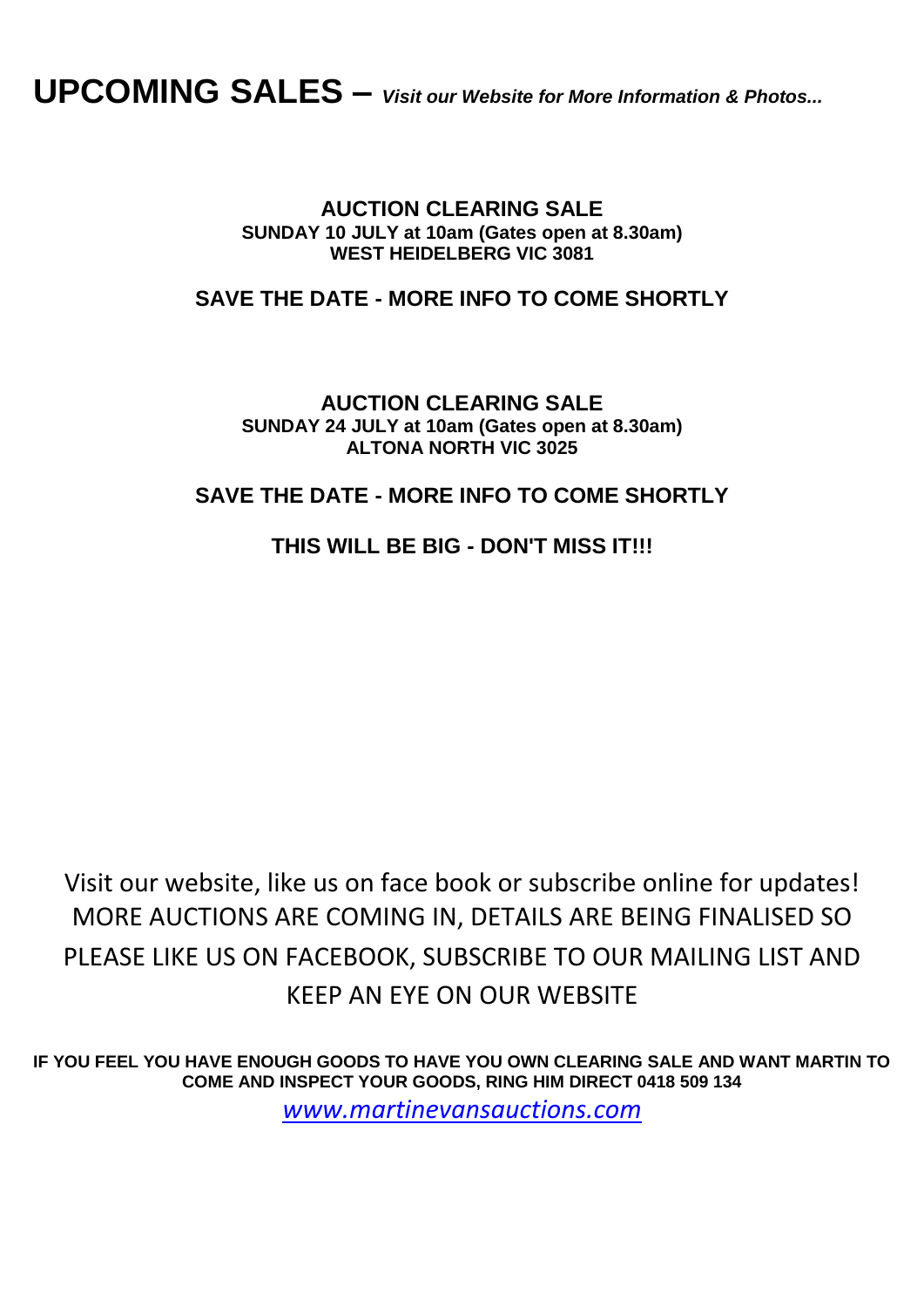# **M.E. AUCTIONS**

**Clearing Sale**

PO BOX 1280 KYNETON VIC 3444

#### **www.martinevansauctions.com Phone 0418 509 134**

# **Catalogue**

**Sunday 26 Jun 2016 Starting at: 11:00 AM**

|                | To be held at: 251 GEORGE STREET WANTIRNA SOUTH                                                                           |     |                                                                                                                |  |  |
|----------------|---------------------------------------------------------------------------------------------------------------------------|-----|----------------------------------------------------------------------------------------------------------------|--|--|
|                | <b>Inspection: FROM 7.30AM DAY OF SALE</b><br>Terms: Cash, Bank Cheque, EFTPOS, and Credit Cards<br><b>Direct Deposit</b> |     |                                                                                                                |  |  |
|                |                                                                                                                           |     |                                                                                                                |  |  |
|                | Please make cheques payable to - M.E.AUCTIONS                                                                             |     |                                                                                                                |  |  |
| Lot            |                                                                                                                           | Lot |                                                                                                                |  |  |
| $\mathbf{1}$   | 2004 FORD FALCON RTV 1TONNE UTE<br>(SERIAL NUMBER FOR ID PURPOSES ONLY<br>6FPAAAJGCM4A84743)211K KMS                      | 28  | TRIAXLE COMPACTOR BODY                                                                                         |  |  |
|                |                                                                                                                           | 29  | ELECTRIC HYDRUALIC POWER PACK TO<br>TEST COMPACTION SYSTEM AND                                                 |  |  |
| $\overline{2}$ | 2 X FUEL TANKS                                                                                                            |     | <b>HYDRAULIC LOADERS</b>                                                                                       |  |  |
| 3              | 2 X ALUM FUEL TANKS                                                                                                       | 30  | 1998 FREIGHTLINER PRIMEMOVER FL112                                                                             |  |  |
| 4              | <b>CHECKERPLATE STEPS</b>                                                                                                 | 31  | <b>EARLY VILLIAS ENGINE MOTOR MOWER</b>                                                                        |  |  |
| 5              | <b>GANGWAY STEP WITH EXPANDABLE METAL</b><br><b>TREAD</b>                                                                 | 32  | HUSQVARNA YTH2042 TWIN RIDE ON LAWN<br><b>MOWER</b>                                                            |  |  |
| 6              | HR HOLDEN UTE                                                                                                             | 33  | LARGE LIP SCREEN BL-80                                                                                         |  |  |
| 7<br>8         | KARSHER PRESSURE WASHER<br>DONKEY ENGINE FROM EX FIRETRUCK                                                                | 34  | TEREX FUCHS MHL350 HEAVY DUTY LOADER<br>WITH ORANGE PEEL GRAB 12000 HRS                                        |  |  |
| 9              | 2007 HYUNDAI 55W-7 WITH BUCKET AND                                                                                        | 35  | QTY OF GATES                                                                                                   |  |  |
|                | GRAB (SERIAL NUMBER FOR ID PURPOSES                                                                                       | 36  | ALUM BULLBAR                                                                                                   |  |  |
|                | ONLY M80210227)                                                                                                           | 37  | <b>SMALL TRUCK TRAY</b>                                                                                        |  |  |
| 10             | RED TIN PEDAL CAR FD1 FIREFIGHTER                                                                                         | 38  | <b>SPRINT LAWNMOWER</b>                                                                                        |  |  |
| 11             | KOOP 65000 SILENT DIESEL GENERATOR                                                                                        | 39  | QTY OF FORKLIFT TYRES - OPTION WITH<br><b>PICK</b>                                                             |  |  |
| 12             | XA PANEL VAN FACTORY VA GT GREEN<br><b>GSPACK SUIT RESTORATION</b>                                                        |     |                                                                                                                |  |  |
| 13             | <b>4 WHEEL MOTORBIKE</b>                                                                                                  | 40  | <b>SKIP BIN LIFTER</b>                                                                                         |  |  |
| 14             | <b>WHACKER</b>                                                                                                            | 41  | 2008 BARKER TRI-AXLE WALKING FLOOR<br>(SERIAL NUMBER FOR ID PURPOSES ONLY                                      |  |  |
| 15             | BOBCAT 763 MODEL 512723137 2995HRS                                                                                        |     | 6J6006636HB8W1751)                                                                                             |  |  |
| 16             | 1991 ST2-30 KRUEGER EXTENDABLE SKEL<br><b>TRAILER</b>                                                                     | 42  | QTY OF ASSORTED GATES, ETC                                                                                     |  |  |
|                |                                                                                                                           | 43  | FLIP SCREEN S30                                                                                                |  |  |
| 17             | QTY OF GAL PIPES                                                                                                          | 44  | 2012 FREIGHTLINER (REG WXO 090)                                                                                |  |  |
| 18             | FORKLIFT JIB                                                                                                              | 45  | 2009 MITSUBISHI FUSO 4 X 2 FIGHTER SKIP<br>BIN TRUCK (SERIAL NUMBER FOR ID<br>PURPOSES ONLY JLFFK62FHOKK00029) |  |  |
| 19             | LOADER EXTENDABLE JIB                                                                                                     |     |                                                                                                                |  |  |
| 20             | DOUBLE ENDED GRINDER                                                                                                      | 46  | FORD FALCON RTV (REG WGV 201)                                                                                  |  |  |
| 21             | BRIGGS AND STRATTON 3500 MAXIMUM<br>OUTPUT ELITE GENERATOR NEW IN BOX                                                     | 47  | ISUZU 8FU02 6X4 HOOKLIFT (REG SJV 924)                                                                         |  |  |
| 22             | SHER 12 SPEED DRILL PRESS                                                                                                 | 48  | EAH METCALF HYDRA MAGNET                                                                                       |  |  |
| 23             | MIG WELDER CIG500 AMP                                                                                                     | 49  | 2006 HYUNDAI WHEEL ESCAVATOR 140W-7<br>WITH QUICK HITCH GRAB (SERIAL NUMBER                                    |  |  |
| 24             | MCCULLOCH 875 RIDE ON LAWN MOWER -<br><b>NEW</b>                                                                          |     | FOR ID PURPOSES ONLY N40310341)                                                                                |  |  |
| 25             | <b>ESCAVATOR BUCKET</b>                                                                                                   | 50  | PELICAN BUCKET GRAB                                                                                            |  |  |
| 26             | <b>ESCAVATOR BUCKET</b>                                                                                                   | 51  | QTY OF ASSORTED GAL PIPES                                                                                      |  |  |
| 27             | SLINE PRIMEMOVER 3300 (ID ONLY PDN988)                                                                                    | 52  | HYDRAULIC PRESSURE TESTER                                                                                      |  |  |
|                | AS IS, WHERE IS                                                                                                           | 53  | <b>HEAVY DUTY SCREED</b>                                                                                       |  |  |